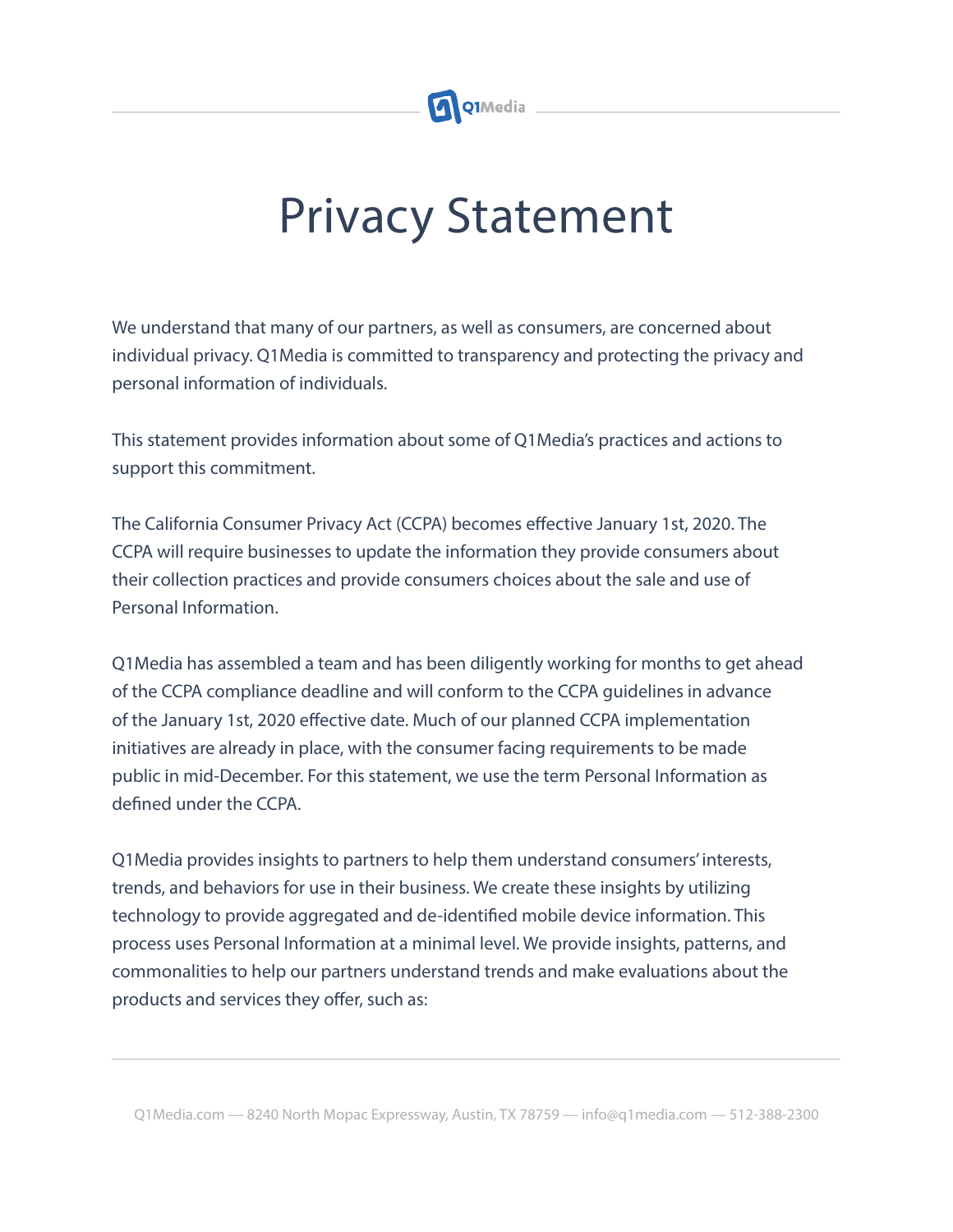

- Informing a partner's real estate decision about where to locate a store.
- Helping predict if the popularity of a new entertainment venue will be sustainable.
- Report whether an advertising campaign has achieved its goal of driving new customers to retain locations.
- Providing effective and accurate insights about advertising objectives.

The information we share and the output of our analyses allow our partners to understand consumers' behavior at a comprehensive level. This information is provided in an aggregate and de-identified way. Our technology practices are purposefully designed to try to avoid use of personally identifying information and prevent surveillance of individuals.

Our team is committed to working with our partners as we collectively prepare to comply with CCPA. This statement provides information about some of Q1Media's practices and actions to support its undertakings to meet CCPA and the important principles that continue to guide our business.

Notice And Consent. When collecting information related to mobile devices, Q1Media respects the current laws and guidelines relating to obtaining consent for the collection, use and disclosure of information. We contractually require our providers to obtain explicit consent from individuals whose non-anonymized information is provided to use for our internal purposes and for sharing with third parties. Based on CCPA and NAI standards, before this information is collected, a notice to users should inform them that their information will be shared with partners and include a use case. We recommend the following use case categories: "research, intelligence, and analytics."

Anonymizing. For information we collect, we take a variety of steps to process information in an aggregated and anonymized way. Most notably, we do not collect or store the most sensitive data such as names, home addresses, social security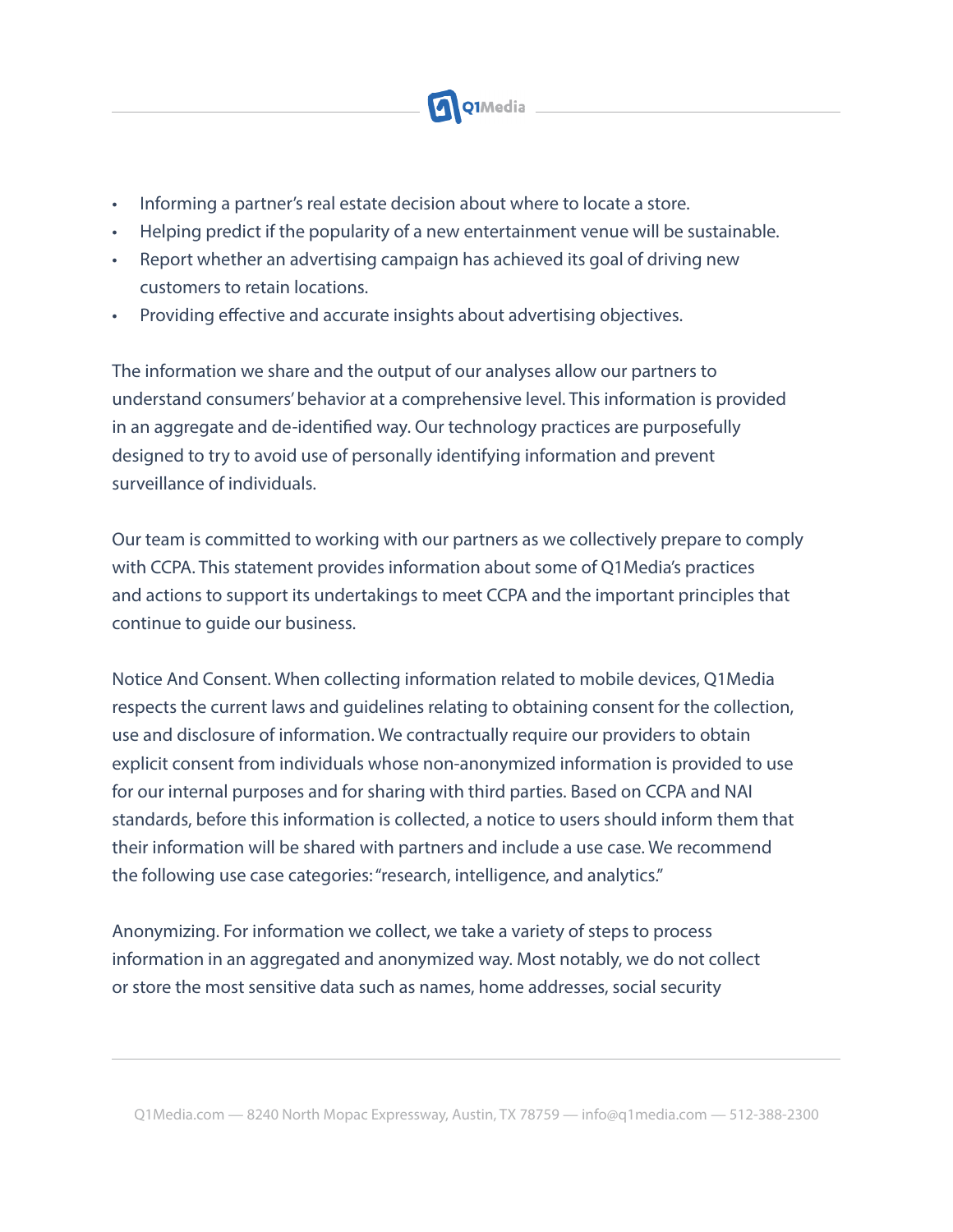

information, or credit card information. We also do not collect or retain any emails, cell phone numbers or other identifying information tied to device ids. We primarily collect information related to mobile device usage and movement patterns. We aggregate and jitter derived geo-location information so that such information will not be used to identify and individual or an individual's movements.

Accountability for Onward Transfer. With respect to the transfer of information to our partners, Q1Media takes steps to ensure appropriate use of all those with access. This includes complying with U.S. applicable privacy laws and the self regulatory practices inherent in the industry. Further, we contractually restrict our partners from utilizing the information for surveillance of individuals, or for employment, credit, health care, or insurance eligibility. Additionally, we do not market or sell to law enforcement agencies.

Security. Q1Media takes reasonable and appropriate measures to protect our information from loss, misuse and unauthorized access, discolor, alteration and destruction while taking into due amount the risks involved and the nature of the information. We follow legal and industry best practices for information collection and handling.

Privacy Statements. We will update our website and privacy notices to reflect the CCPA requirements and consumer choice options.

Compliance Audits. We plan to carry out annual compliance audits with our partners. In an audit, we may ask you to send the privacy policy, in-app notice and consent language, proof of "Do Not Sell" links for other sources and sample contract with your suppliers and/or downstream licenses.

Contract Amendment. We will provide an amendment to our contracts with partners that reflect these changes.